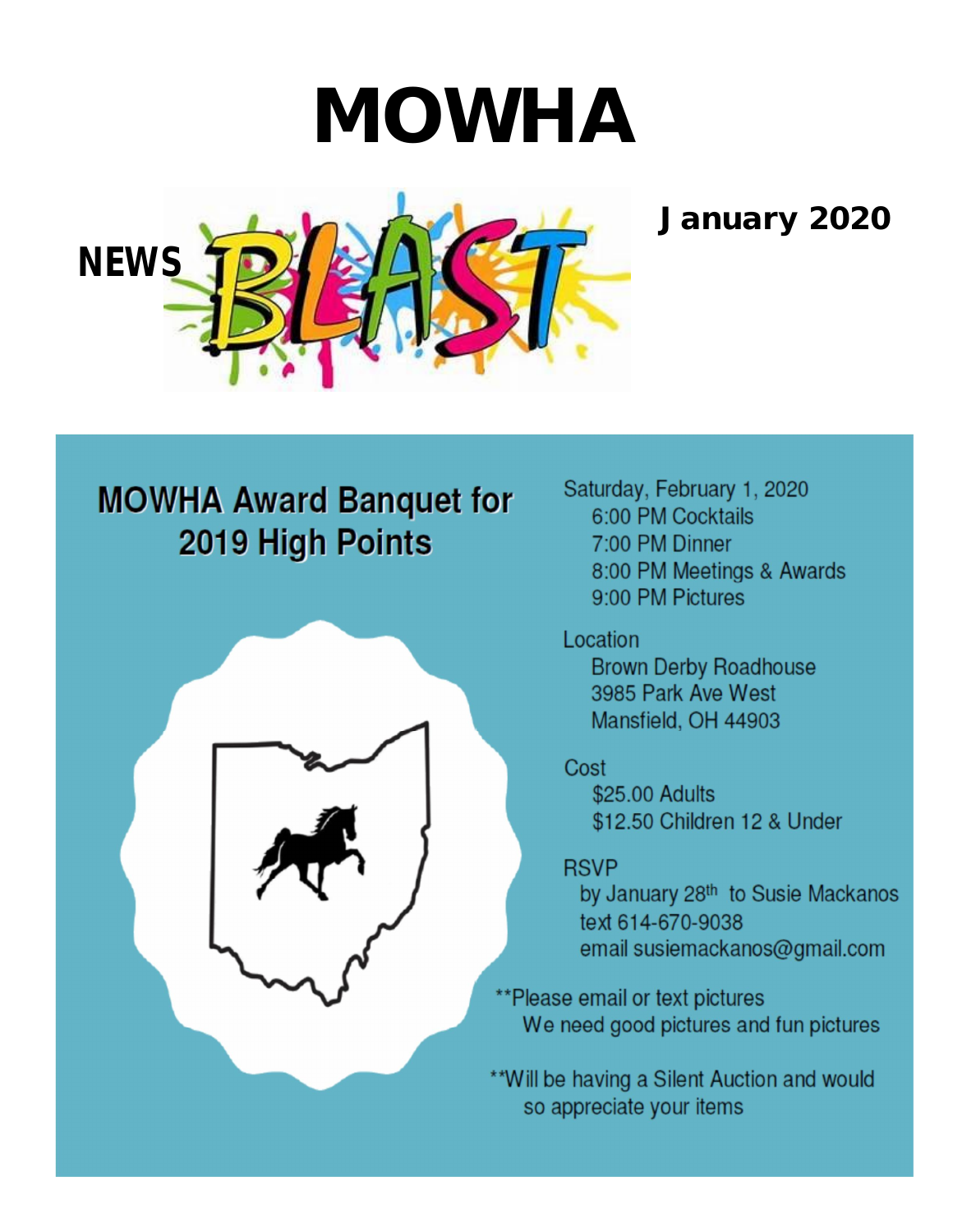

# **List of Award Winners**

John Davis **Nancy Eakins Tracy Grandstaff** Mathew Janisch Michelle Lamb Amy Messersmith Mag Ranft Marianne Springer The Thompsons

Tina Donough **JoEllen Finerfrock Kelli Gushert** Wendy Kaufman The Lowes Sara Ostrum **Terri Smith Sherri Szucs** Pam Vann

#### Kayla Burgett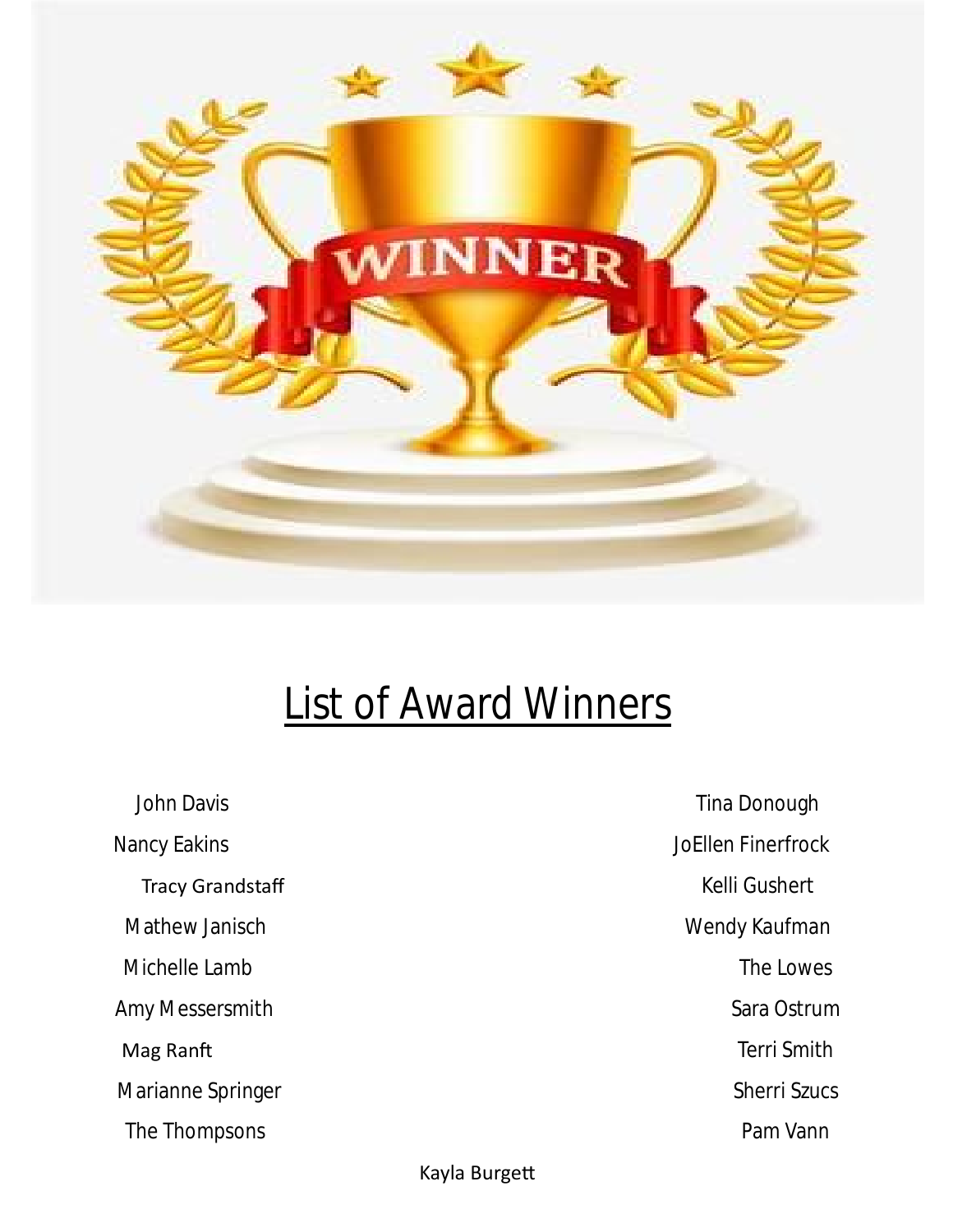

**Also at the awards banquet will be the election of the 2020 Board of Directors and Trustees.**

### **The Boards Nominated Slate:**

President-Mag Ranft

Vice-President– John Davis

Secretary– Tracy Grandstaff

Treasurer– Roger King

Trustees– Susie Mackanos, Patty Janisch, Amy Messersmith



**Jan 24-25** NWHA Annual Meeting, Judge Certification , Banquet. FMI WWW.NWHA.com

**Feb 1** MOWHA Banquet , Awards and Elections FMI WWW.MOWHAONLINE.COM

**Feb 8** WHOA Annual Banquet FMI WWW.WALKINGHORSEOWNERS.COM

**Feb 15** WHAO Annual Banquet FMI WWW.WALKINGHORSEASSOCIATIONOFOHIO.COM